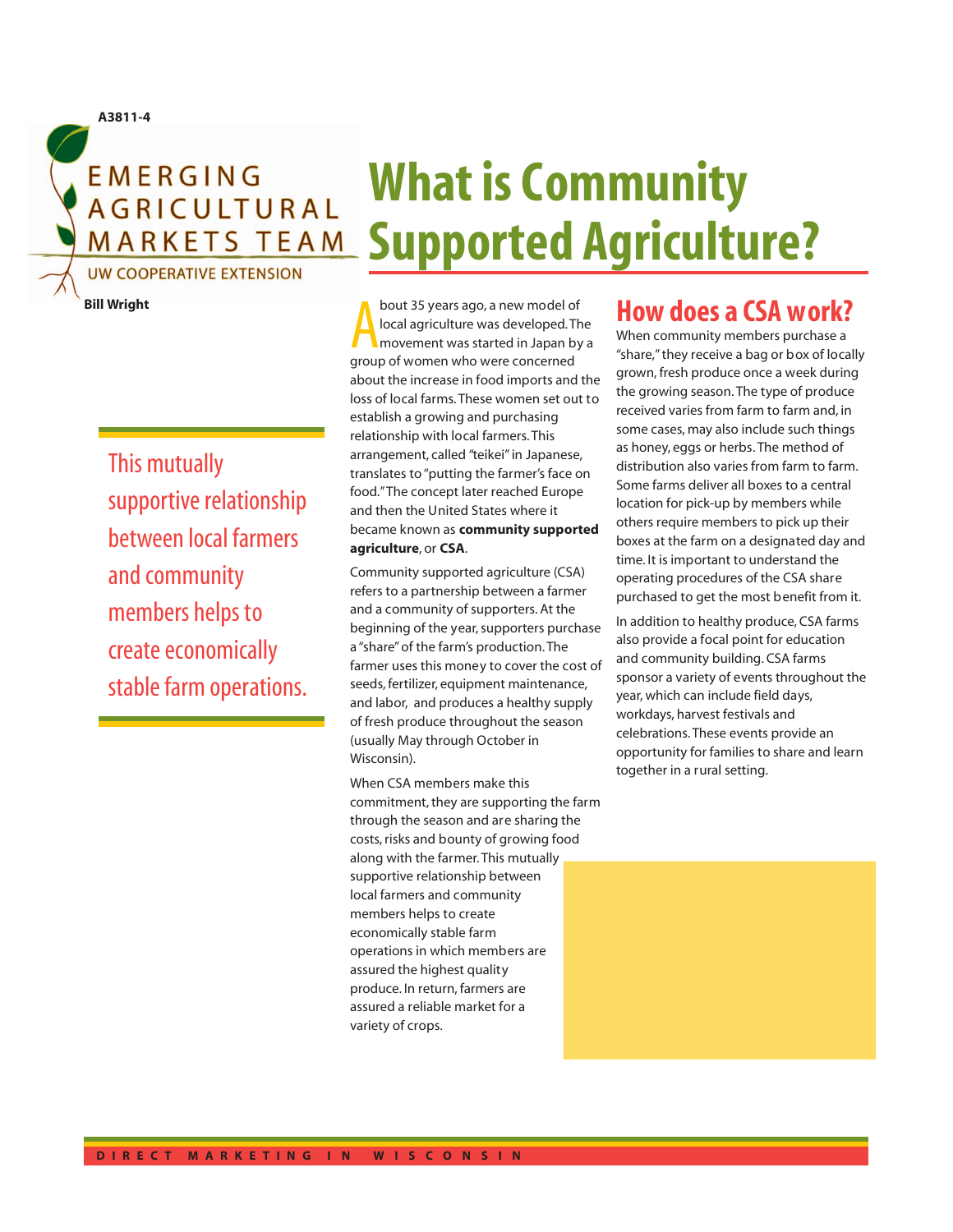#### **EMERGING AGRICULTURAL MARKETS**

## **Why are CSAs important?**

Through direct marketing, CSAs give farmers the fairest return on their products.

A CSA helps to create dialog between farmers and consumers and increases understanding of how, where and by whom food is grown.

A CSA creates a sense of social responsibility and stewardship of local land.

By purchasing shares in a CSA, members keep food dollars in the local community and maintain local food production.

The CSA farm model provides an excellent means for growers to market their produce. However, there are several factors to consider before you establish a CSA on your farm.

### **Personality**

The heart of a CSA program is the sense of community that the farmer establishes with the subscriber. For subscribers to gain this sense of community, they need to know about you, your family, your farm and how you manage it. They also want to see the farm and feel that they are a part of what you are doing. Some growers excel in this type of environment while others may be more private. You must examine yourself to determine if this type of environment is a good fit for you.

#### **Insurance**

How will a CSA affect your operation from an insurance standpoint? Not only are there product liability issues to consider, but a CSA may create new insurance issues. Ask yourself: Will subscribers be coming to the farm to pick up their shares? Will the farm be hosting member events such as hayrides, potluck picnics, or pumpkin-picking festivals? The answers will help to understand the potential risks and liabilities involved.

If customers come to your premises and happen to get involved in an accident, there is a potential for liability. The circumstances will vary from farm to farm and as such it is b est to discuss your needs with an insurance professional before starting a CSA to determine both the cost and availability of any coverage you may need.

#### **Marketing**

Another area to consider is how you will make potential customers aware that you are offering shares in a CSA. In some areas you may first need to educate customers about CSAs, so a brochure or handout may be necessary. (Note: You could incorporate the first few paragraphs of this article into your brochure to explain how a CSA works.) If you are currently selling at a farmers market, this is an excellent place to start recruiting members for the following year. You may also want to consider listing your CSA on one of the following web sites:

www.savorwisconsin.com www.biodynamics.com/usda/ csastate.htm www.sare.org/csa/ www.foodroutes.org www.localharvest.org www.macsac.org (southern Wisconsin only)

#### **Computer**

While a computer is not absolutely necessary, it can make a CSA a lot easier to manage. You can use it to establish a database to track members, create mailing labels or help with bookkeeping duties. It can also be used to create weekly newsletters that you can distribute along with subscribers' boxes of produce.

#### **Vegetable varieties**

Some fresh market growers like to limit production to the crops that grow best for them. However, the CSA grower must focus on a wide range of vegetables so that subscribers receive an interesting variety of vegetables throughout the season. Depending on the length of the subscription period, this may include everything from asparagus and rhubarb in the early spring to parsnips and kale in the late fall.

This system calls for a high degree of planning on the grower's part to determine space available, crop rotations, timing of plantings, etc. Each week members like to feel that they are "getting their money's worth" and planning must take into account the need for creating a variety box that keeps subscribers happy with the value and variety of each delivery. Although mustard greens or bok choy are nice box fillers early in the season, most households won't want to receive these items several weeks in a row.

Another consideration for the boxes would be to collaborate with other local farmers who have products available that you don't. Offering eggs, meat products, flowers, herbs and other items can be another way to provide your members with a diversity of products and support other local farmers.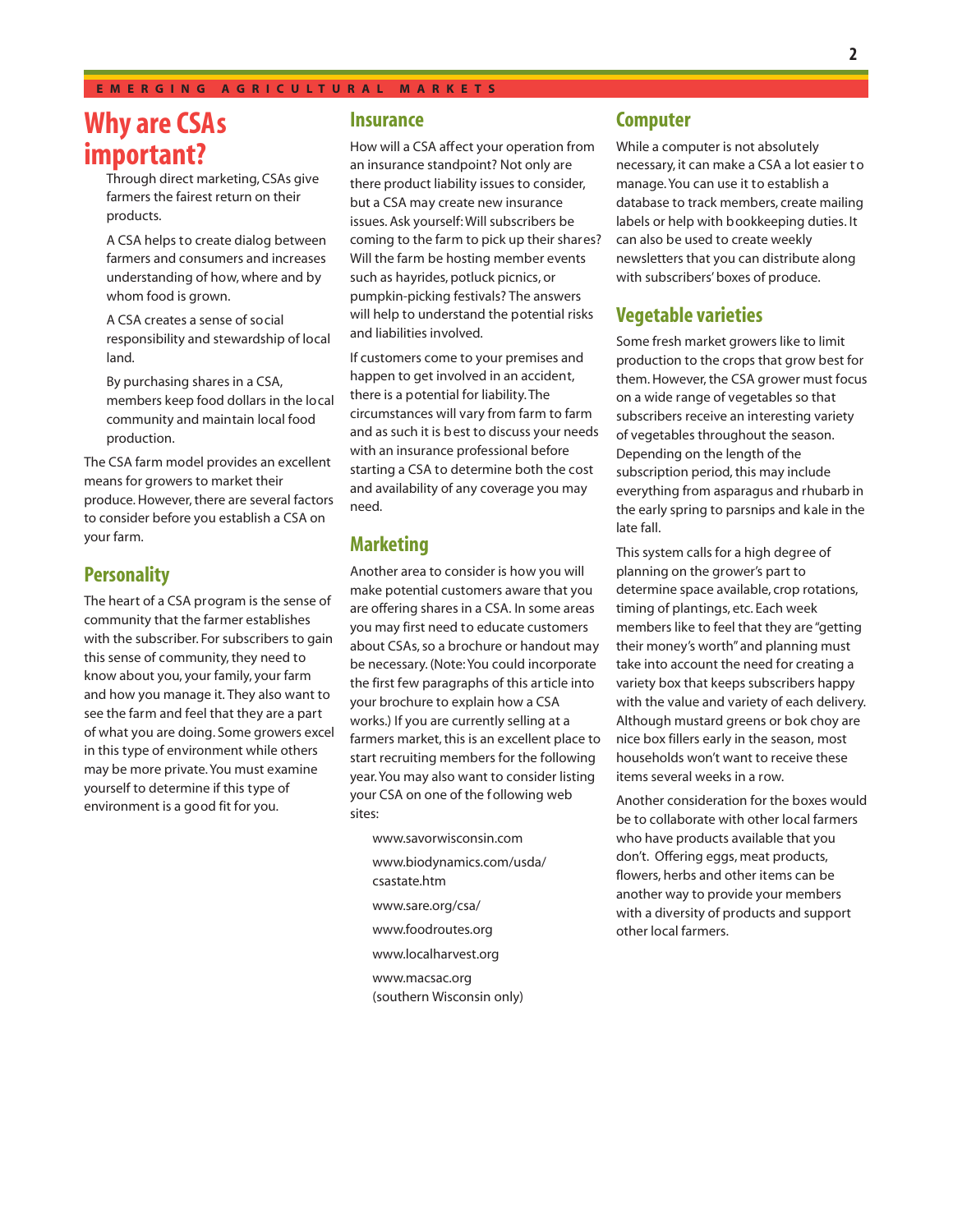#### **Labor**

Whenever a business operation expands or changes direction, the availability of labor must be considered. Will labor (either family members or hired help) be available when it is needed? This includes not only the normal work of planting, weeding, and related tasks but also the added time and labor necessary to pack and deliver the weekly boxes.

Many CSAs hire summer interns to help with the labor. This is a win-win situation for farmers and interns as most interns are looking to get into farming and want hands-on experience. There are formalized programs that connect farmers with interns, as well as farmers who advertise on their own for additional summer help by offering intern experiences.

Another method for managing labor on the farm is to offer a reduced price of the share for the exchange for subscriber labor. This gives the subscriber an opportunity to experience the farm firsthand and provides the farmer with additional labor.

#### **Cold storage**

Cold storage can be expensive to install and represents an on-going cost for operation and repair. However, as the business expands it will be a critical component of the CSA operation. It is best to talk to other growers about what systems they use and the reliability of the system. A poorly designed or antiquated system can become a serious drain on the farm's resources.

## **Washing and packing**

As a CSA operation expands from a few members to several hundred, washing vegetables and weekly packing of boxes becomes a larger task. At some point, you'll need to build a packing shed to accomplish this more efficiently.

When building the packing shed, consider access to water, disposal of water, storage for boxes, lighting, washing equipment, cold storage, loading facilities and ergonomic considerations for packers. Again, the experience of other growers may save you a lot of wasted time and expense.

## **Subscriber pickup vs. off-site delivery**

The place where members receive their weekly share will vary from farm to farm and depend upon a number of variables. Things to consider are:

The location of the farm in relation to members. Are subscribers willing to drive to your farm for pickup? Is a suitable off-farm site available

(easy access, secure, suitable temperature, etc.)

Does the farm have access to a truck large enough to transport the boxes?

A remote site may often be a member's porch or garage, a community center, food co-op or church. A site manager is needed to oversee pickup and clean-up. Many CSAs trade a share to someone willing to take on oversight responsibilities.



#### **Newsletter**

A weekly newsletter is an extremely important tool in the operation of a successful CSA and will help to accomplish several things. It keeps subscribers connected to the farm by keeping them informed of what is taking place (for example, changes at the farm or the effect of recent weather on a particular crop.) The newsletter can also be a tool to educate subscribers about how to properly handle and store their produce as well as include recipes for vegetables with which they may be unfamiliar.

To save time during the busy growing season, some growers prepare parts of their newsletter (recipes, storage and handling tips, etc.) during the winter and store the files on their computer. This way the bulk of the work is done in advance and the grower only needs to write a small portion each week updating subscribers to news on the farm.

#### **On-farm activities**

Inviting subscribers to the farm is another way to help members "connect" with your operation. The type of activity offered (hayride, pick-your-own pumpkin, potluck picnic, etc.) will determine the logistics which must be taken into consideration. A few of these will include par king, rescheduling in case of bad weather, and any additional help needed. .

## **Conclusion**

A number of factors for you to consider before starting a CSA have been covered here. Remember, a CSA is more than a new way to market vegetables. Sharing the risks of agriculture is not only a way to increase farmers' financial standing, but also a recognition that food and farms are vital to our existence.